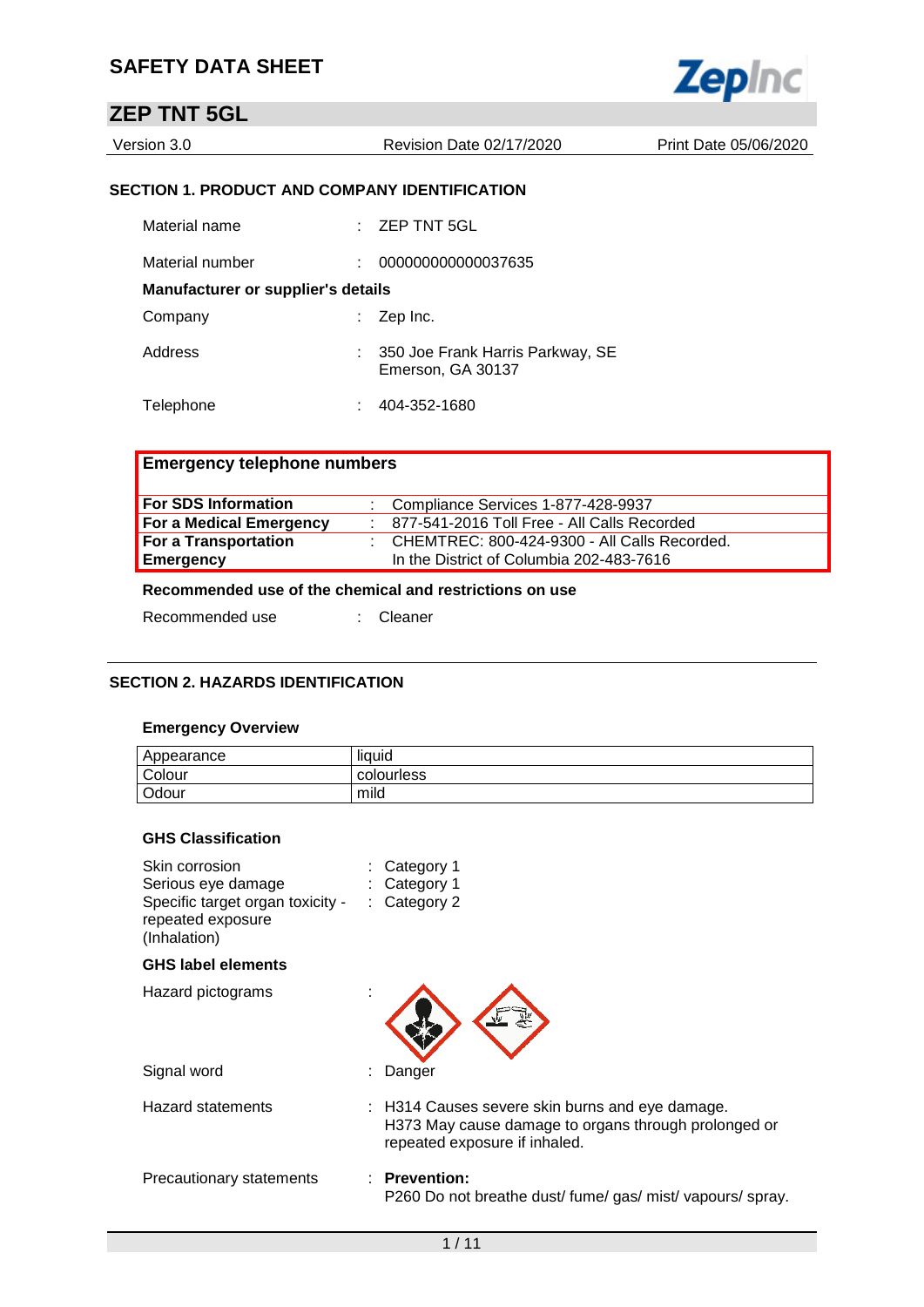

| <b>ZEP TNT 5GL</b> |                                                                                                                                                                                                                                                                                                                                                                                                                                                                                                                                                                                                                                                                                                                                                                                                                                                                                                                                |                       |
|--------------------|--------------------------------------------------------------------------------------------------------------------------------------------------------------------------------------------------------------------------------------------------------------------------------------------------------------------------------------------------------------------------------------------------------------------------------------------------------------------------------------------------------------------------------------------------------------------------------------------------------------------------------------------------------------------------------------------------------------------------------------------------------------------------------------------------------------------------------------------------------------------------------------------------------------------------------|-----------------------|
| Version 3.0        | Revision Date 02/17/2020                                                                                                                                                                                                                                                                                                                                                                                                                                                                                                                                                                                                                                                                                                                                                                                                                                                                                                       | Print Date 05/06/2020 |
|                    | P264 Wash skin thoroughly after handling.<br>P280 Wear protective gloves/ protective clothing/ eye<br>protection/ face protection.<br><b>Response:</b><br>P301 + P330 + P331 IF SWALLOWED: Rinse mouth. Do NOT<br>induce vomiting.<br>P303 + P361 + P353 IF ON SKIN (or hair): Take off<br>immediately all contaminated clothing. Rinse skin with water.<br>P304 + P340 + P310 IF INHALED: Remove person to fresh air<br>and keep comfortable for breathing. Immediately call a<br>POISON CENTER/doctor.<br>P305 + P351 + P338 + P310 IF IN EYES: Rinse cautiously with<br>water for several minutes. Remove contact lenses, if present<br>and easy to do. Continue rinsing. Immediately call a POISON<br>CENTER/doctor.<br>P314 Get medical advice/ attention if you feel unwell.<br>P363 Wash contaminated clothing before reuse.<br>Disposal:<br>P501 Dispose of contents/container in accordance with local<br>regulation. |                       |

#### **SECTION 3. COMPOSITION/INFORMATION ON INGREDIENTS**

Substance / Mixture : Mixture

#### **Hazardous components**

| l Chemical name                         | CAS-No.    | Concentration [%]       |
|-----------------------------------------|------------|-------------------------|
| tetrasodium ethylenediaminetetraacetate | 64-02-8    | $\ge$ = 5 - < 10        |
| Alcohols, C9-11, ethoxylated            | 68439-46-3 | $\vert \ge 1 - 5 \vert$ |
| sodium xylenesulphonate                 | 1300-72-7  | $\vert$ >= 1 - < 5      |
| Sodium metasilicate (disodium salt)     | 6834-92-0  | $\vert \rangle = 1 - 5$ |

The exact percentages of disclosed substances are withheld as trade secrets.

#### **SECTION 4. FIRST AID MEASURES**

| General advice          | : Move out of dangerous area.<br>Consult a physician.<br>Show this safety data sheet to the doctor in attendance.<br>Do not leave the victim unattended.                                                                                                                                 |
|-------------------------|------------------------------------------------------------------------------------------------------------------------------------------------------------------------------------------------------------------------------------------------------------------------------------------|
| If inhaled              | : If unconscious, place in recovery position and seek medical<br>advice.<br>If symptoms persist, call a physician.                                                                                                                                                                       |
| In case of skin contact | : Immediate medical treatment is necessary as untreated<br>wounds from corrosion of the skin heal slowly and with<br>difficulty.<br>Wash off immediately with plenty of water for at least 15<br>minutes.<br>If on clothes, remove clothes.<br>Wash contaminated clothing before re-use. |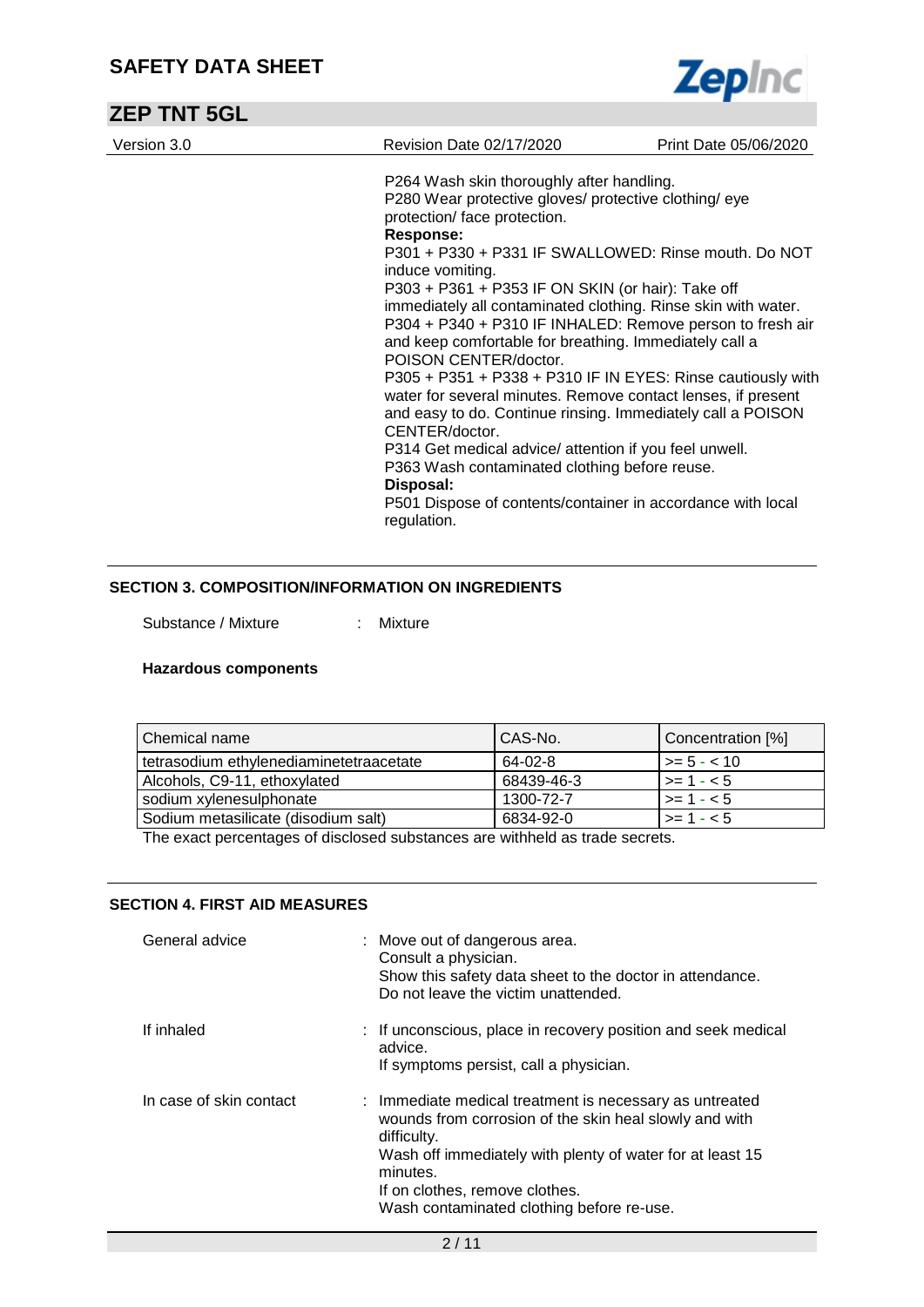|--|--|

## **ZEP TNT 5GL**

| Version 3.0                                                       | <b>Revision Date 02/17/2020</b>                                                                                                                                                                                                                                                                                               | Print Date 05/06/2020 |
|-------------------------------------------------------------------|-------------------------------------------------------------------------------------------------------------------------------------------------------------------------------------------------------------------------------------------------------------------------------------------------------------------------------|-----------------------|
| In case of eye contact                                            | : Small amounts splashed into eyes can cause irreversible                                                                                                                                                                                                                                                                     |                       |
|                                                                   | tissue damage and blindness.<br>Rinse thoroughly with plenty of water for at least 15 minutes<br>and consult a physician.<br>Continue rinsing eyes during transport to hospital.<br>Remove contact lenses.<br>Protect unharmed eye.<br>Keep eye wide open while rinsing.<br>If eye irritation persists, consult a specialist. |                       |
| If swallowed                                                      | : Keep respiratory tract clear.<br>Do NOT induce vomiting.<br>Do not give milk or alcoholic beverages.<br>Never give anything by mouth to an unconscious person.<br>If symptoms persist, call a physician.<br>Take victim immediately to hospital.                                                                            |                       |
| Most important symptoms<br>and effects, both acute and<br>delayed | : Effects are immediate and delayed.<br>Symptoms may include blistering, irritation, burns, and pain.<br>Effects are dependent on exposure (dose, concentration,<br>contact time).<br>Causes severe skin burns and eye damage.<br>Causes serious eye damage.<br>Review section 2 of SDS to see all potential hazards.         |                       |
| Notes to physician                                                | Treat symptomatically. Symptoms may be delayed.                                                                                                                                                                                                                                                                               |                       |

#### **SECTION 5. FIREFIGHTING MEASURES**

| Suitable extinguishing media                     | : Dry chemical                                                                                                                                                                                                                  |
|--------------------------------------------------|---------------------------------------------------------------------------------------------------------------------------------------------------------------------------------------------------------------------------------|
| Unsuitable extinguishing<br>media                | : High volume water jet                                                                                                                                                                                                         |
| Specific hazards during<br>firefighting          | : Do not allow run-off from fire fighting to enter drains or water<br>courses.                                                                                                                                                  |
| Hazardous combustion<br>products                 | : Carbon dioxide (CO2)<br>Carbon monoxide<br>Nitrogen oxides (NOx)<br>Smoke<br>Sulphur oxides                                                                                                                                   |
| Specific extinguishing<br>methods                | : Use extinguishing measures that are appropriate to local<br>circumstances and the surrounding environment.                                                                                                                    |
| Further information                              | : Collect contaminated fire extinguishing water separately. This<br>must not be discharged into drains.<br>Fire residues and contaminated fire extinguishing water must<br>be disposed of in accordance with local regulations. |
| Special protective equipment<br>for firefighters | : Wear self-contained breathing apparatus for firefighting if<br>necessary.                                                                                                                                                     |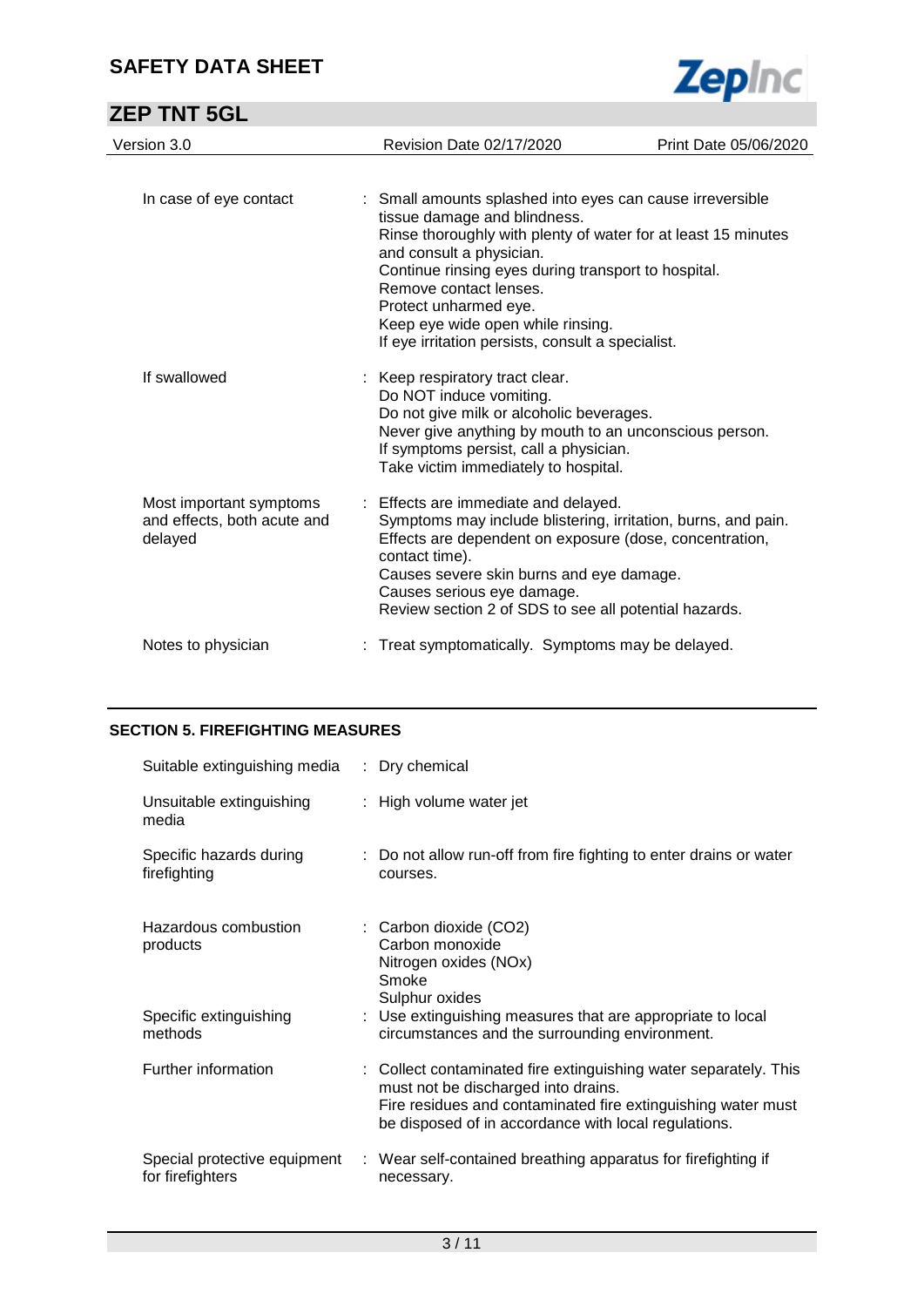## **ZEP TNT 5GL**

Version 3.0 Revision Date 02/17/2020 Print Date 05/06/2020

**Zepinc** 

#### **SECTION 6. ACCIDENTAL RELEASE MEASURES**

| Personal precautions,<br>protective equipment and<br>emergency procedures | : Use personal protective equipment.                                                                                                                                                          |
|---------------------------------------------------------------------------|-----------------------------------------------------------------------------------------------------------------------------------------------------------------------------------------------|
| Environmental precautions                                                 | : Prevent product from entering drains.<br>Prevent further leakage or spillage if safe to do so.<br>If the product contaminates rivers and lakes or drains, inform<br>respective authorities. |
| Methods and materials for<br>containment and cleaning up                  | : Soak up with inert absorbent material (e.g. sand, silica gel,<br>acid binder, universal binder, sawdust).<br>Keep in suitable, closed containers for disposal.                              |

#### **SECTION 7. HANDLING AND STORAGE**

| Advice on safe handling     | : Do not breathe vapours/dust.<br>Avoid contact with skin and eyes.<br>For personal protection see section 8.<br>Smoking, eating and drinking should be prohibited in the<br>application area.<br>To avoid spills during handling keep bottle on a metal tray.<br>Dispose of rinse water in accordance with local and national<br>regulations. |
|-----------------------------|------------------------------------------------------------------------------------------------------------------------------------------------------------------------------------------------------------------------------------------------------------------------------------------------------------------------------------------------|
| Conditions for safe storage | : Keep container tightly closed in a dry and well-ventilated<br>place.<br>Observe label precautions.<br>Electrical installations / working materials must comply with<br>the technological safety standards.                                                                                                                                   |
| Materials to avoid          | : Keep away from oxidizing agents and strongly acid or alkaline<br>materials.                                                                                                                                                                                                                                                                  |

#### **SECTION 8. EXPOSURE CONTROLS/PERSONAL PROTECTION**

#### **Components with workplace control parameters**

Contains no substances with occupational exposure limit values.

| <b>Engineering measures</b>   | : effective ventilation in all processing areas                                                                                                                                         |
|-------------------------------|-----------------------------------------------------------------------------------------------------------------------------------------------------------------------------------------|
| Personal protective equipment |                                                                                                                                                                                         |
| Respiratory protection        | : Use respiratory protection unless adequate local exhaust<br>ventilation is provided or exposure assessment demonstrates<br>that exposures are within recommended exposure guidelines. |
| Hand protection<br>Material   | : Protective gloves                                                                                                                                                                     |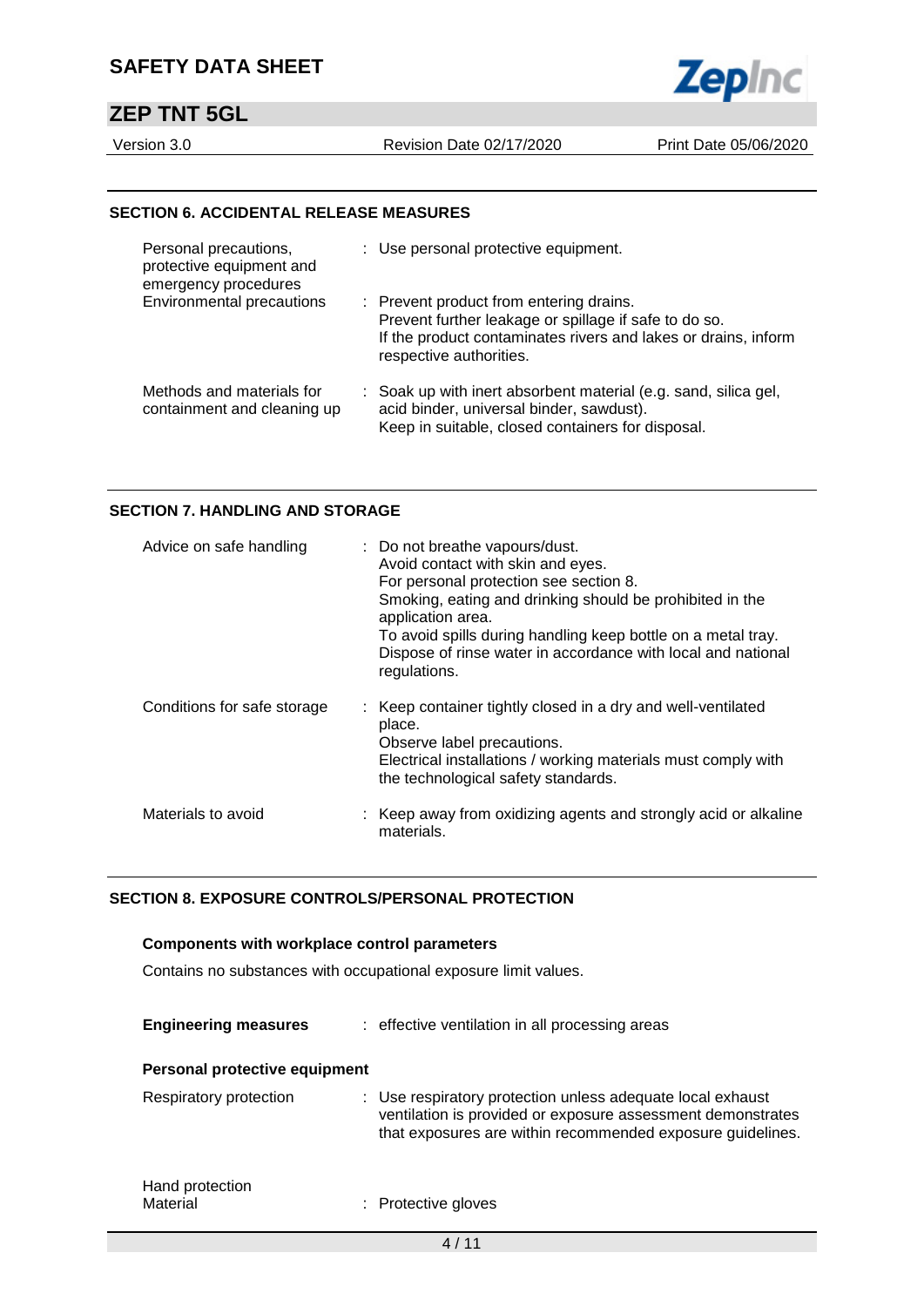## **ZEP TNT 5GL**



| Version 3.0              | <b>Revision Date 02/17/2020</b>                                                                                                                                                                                                                                   | Print Date 05/06/2020 |
|--------------------------|-------------------------------------------------------------------------------------------------------------------------------------------------------------------------------------------------------------------------------------------------------------------|-----------------------|
| Remarks                  | : The suitability for a specific workplace should be discussed<br>with the producers of the protective gloves.                                                                                                                                                    |                       |
| Eye protection           | : Access to clean water to rinse eyes must be available, options<br>include: eye wash stations or showers, or eye wash bottles<br>with pure water.<br>Tightly fitting safety goggles<br>Wear face-shield and protective suit for abnormal processing<br>problems. |                       |
| Skin and body protection | : Impervious clothing<br>Choose body protection according to the amount and<br>concentration of the dangerous substance at the work place.                                                                                                                        |                       |
| Hygiene measures         | : When using do not eat or drink.<br>When using do not smoke.<br>Wash hands before breaks and at the end of workday.                                                                                                                                              |                       |

#### **SECTION 9. PHYSICAL AND CHEMICAL PROPERTIES**

| Appearance                                 | liquid                                      |
|--------------------------------------------|---------------------------------------------|
| Colour                                     | colourless                                  |
| Odour                                      | mild                                        |
| <b>Odour Threshold</b>                     | No data available                           |
| рH                                         | > 13                                        |
| Boiling point                              | 100 °C                                      |
| Flash point                                | Not applicable                              |
| Evaporation rate                           | No data available                           |
| Upper explosion limit                      | No data available                           |
| Lower explosion limit                      | No data available                           |
| Vapour pressure                            | No data available                           |
| Relative vapour density                    | No data available                           |
| Density                                    | 1.069 g/cm3                                 |
| Solubility(ies)                            |                                             |
| Water solubility                           | soluble in cold water, soluble in hot water |
| Partition coefficient: n-<br>octanol/water | No data available                           |
| Auto-ignition temperature                  | not determined                              |
| Thermal decomposition                      | No data available                           |
| Viscosity                                  |                                             |
| Viscosity, kinematic                       | 4.0 mm2/s (20 °C)                           |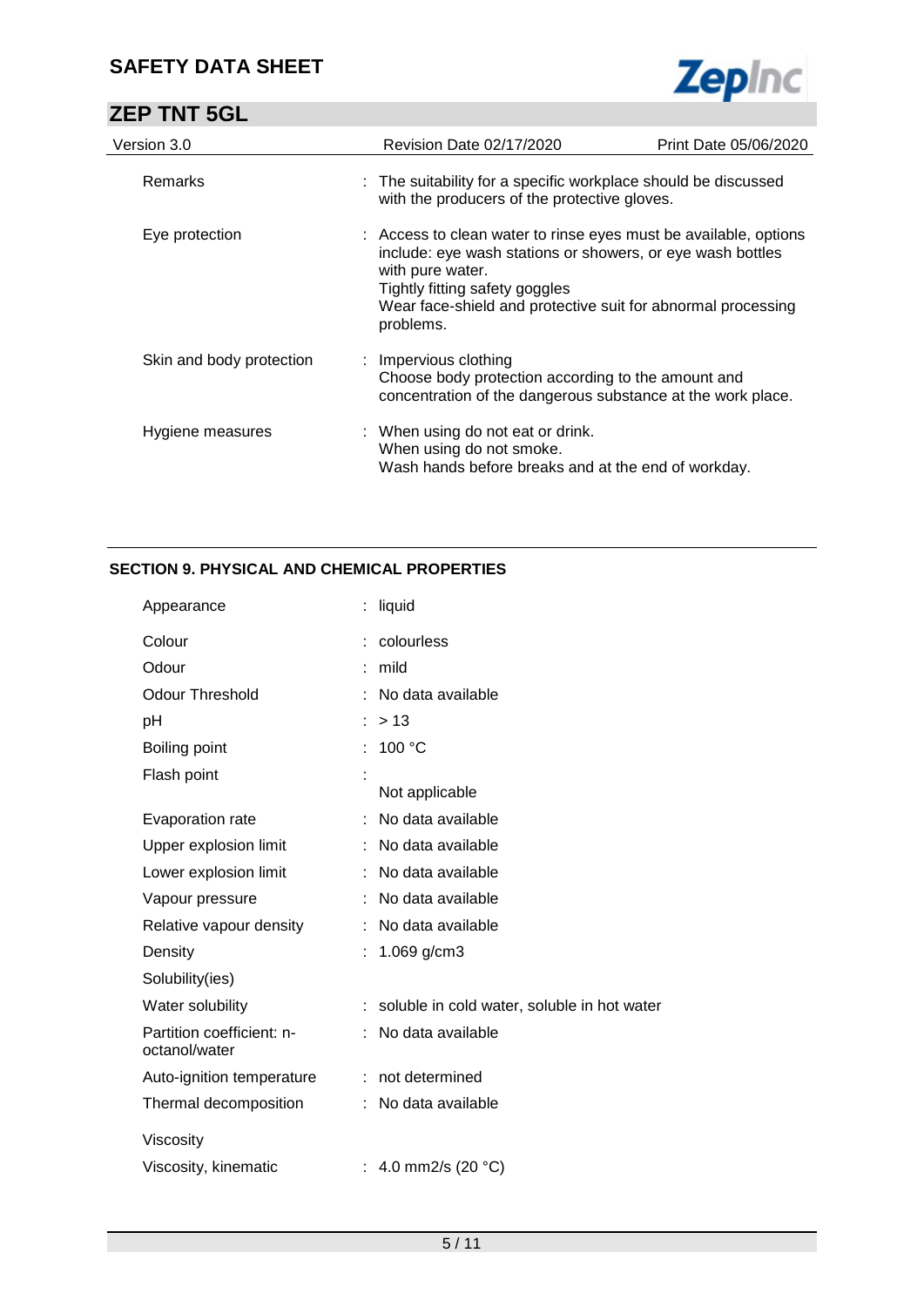

## **ZEP TNT 5GL**

Version 3.0 Revision Date 02/17/2020 Print Date 05/06/2020

#### **SECTION 10. STABILITY AND REACTIVITY**

| Reactivity                            | : Stable                                                                |
|---------------------------------------|-------------------------------------------------------------------------|
| Chemical stability                    | : Stable under normal conditions.                                       |
| Possibility of hazardous<br>reactions | : No decomposition if stored and applied as directed.                   |
| Conditions to avoid                   | $\therefore$ No data available                                          |
| Incompatible materials                | : Acids<br>Oxidizing agents                                             |
| Hazardous decomposition<br>products   | : Carbon monoxide, carbon dioxide and unburned<br>hydrocarbons (smoke). |

#### **SECTION 11. TOXICOLOGICAL INFORMATION**

#### **Potential Health Effects**

| <b>Aggravated Medical</b><br>Condition<br>Symptoms of Overexposure | $:$ None known.<br>: Effects are immediate and delayed.<br>Symptoms may include blistering, irritation, burns, and pain.<br>Effects are dependent on exposure (dose, concentration,<br>contact time). |
|--------------------------------------------------------------------|-------------------------------------------------------------------------------------------------------------------------------------------------------------------------------------------------------|
| Carcinogenicity:                                                   |                                                                                                                                                                                                       |
| <b>IARC</b>                                                        | No component of this product present at levels greater than or<br>equal to 0.1% is identified as probable, possible or confirmed<br>human carcinogen by IARC.                                         |
| <b>ACGIH</b>                                                       | No component of this product present at levels greater than or<br>equal to 0.1% is identified as a carcinogen or potential<br>carcinogen by ACGIH.                                                    |
| <b>OSHA</b>                                                        | No component of this product present at levels greater than or<br>equal to 0.1% is on OSHA's list of regulated carcinogens.                                                                           |
| <b>NTP</b>                                                         | No component of this product present at levels greater than or<br>equal to 0.1% is identified as a known or anticipated carcinogen<br>by NTP.                                                         |
| <b>Acute toxicity</b>                                              |                                                                                                                                                                                                       |
| <b>Product:</b>                                                    |                                                                                                                                                                                                       |
| Acute oral toxicity                                                | : Acute toxicity estimate : $> 5,000$ mg/kg<br>Method: Calculation method                                                                                                                             |
| <b>Components:</b>                                                 |                                                                                                                                                                                                       |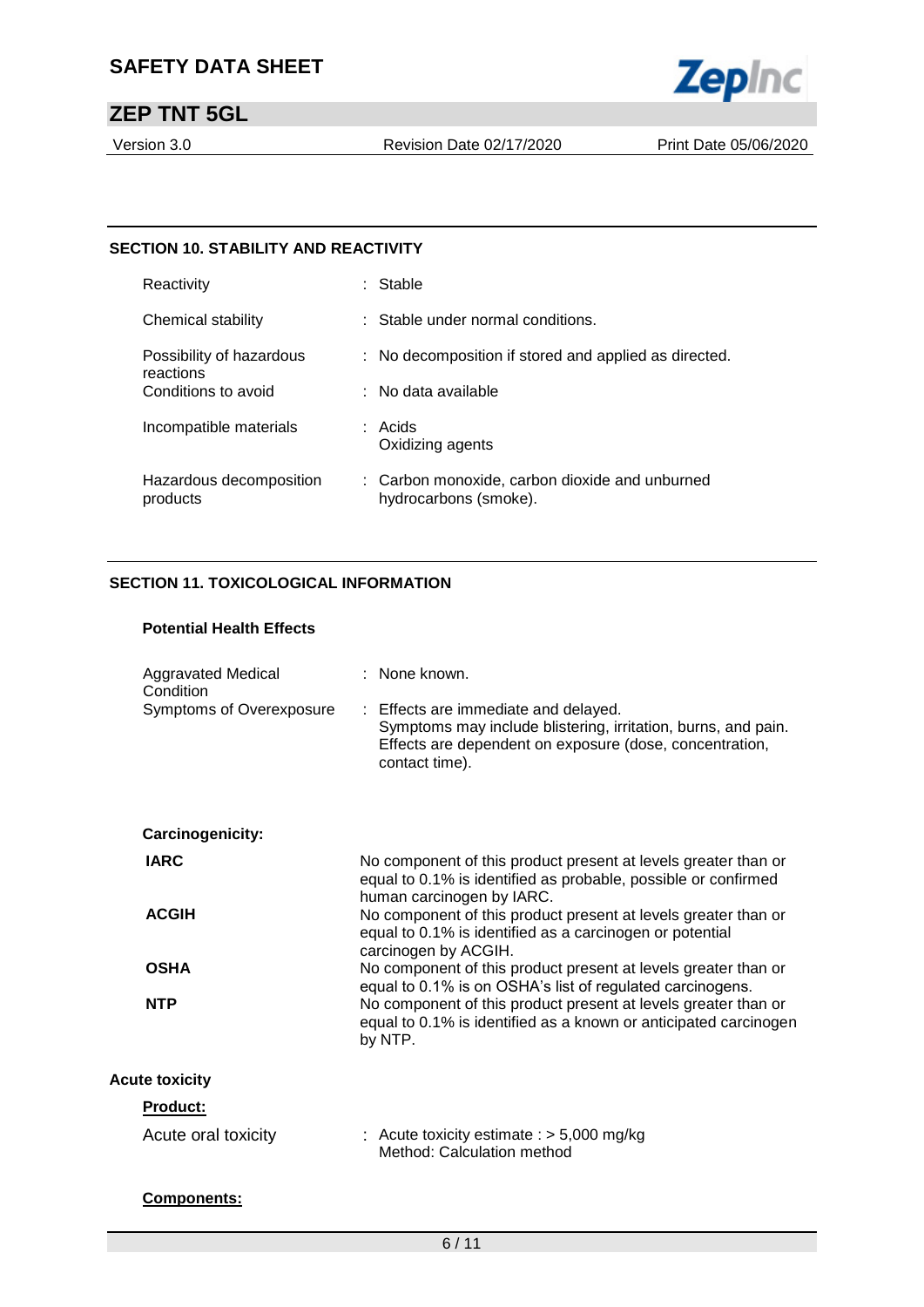

## **ZEP TNT 5GL**

| Version 3.0                                                             | Revision Date 02/17/2020                                                       | Print Date 05/06/2020 |
|-------------------------------------------------------------------------|--------------------------------------------------------------------------------|-----------------------|
| Alcohols, C9-11, ethoxylated:<br>Acute oral toxicity                    | : LD50 Oral Rat: 1,400 mg/kg                                                   |                       |
| Sodium metasilicate (disodium salt):<br>Acute oral toxicity             | : LD50 Rat: 1,153 mg/kg                                                        |                       |
| <b>Skin corrosion/irritation</b>                                        |                                                                                |                       |
| Product:                                                                |                                                                                |                       |
| Remarks: Extremely corrosive and destructive to tissue.                 |                                                                                |                       |
| Serious eye damage/eye irritation                                       |                                                                                |                       |
| Product:                                                                |                                                                                |                       |
| Remarks: May cause irreversible eye damage.                             |                                                                                |                       |
| Respiratory or skin sensitisation                                       |                                                                                |                       |
| No data available                                                       |                                                                                |                       |
| <b>Germ cell mutagenicity</b>                                           |                                                                                |                       |
| No data available                                                       |                                                                                |                       |
| Carcinogenicity                                                         |                                                                                |                       |
| No data available                                                       |                                                                                |                       |
| <b>Reproductive toxicity</b>                                            |                                                                                |                       |
| No data available                                                       |                                                                                |                       |
| <b>STOT - single exposure</b>                                           |                                                                                |                       |
| No data available                                                       |                                                                                |                       |
| <b>STOT - repeated exposure</b>                                         |                                                                                |                       |
| <b>Components:</b>                                                      |                                                                                |                       |
| tetrasodium ethylenediaminetetraacetate:<br>Exposure routes: Inhalation | Assessment: May cause damage to organs through prolonged or repeated exposure. |                       |
| <b>Aspiration toxicity</b>                                              |                                                                                |                       |
| No data available                                                       |                                                                                |                       |
| <b>Further information</b>                                              |                                                                                |                       |
| Product:                                                                |                                                                                |                       |
| Remarks: No data available                                              |                                                                                |                       |
|                                                                         |                                                                                |                       |
| <b>SECTION 12. ECOLOGICAL INFORMATION</b>                               |                                                                                |                       |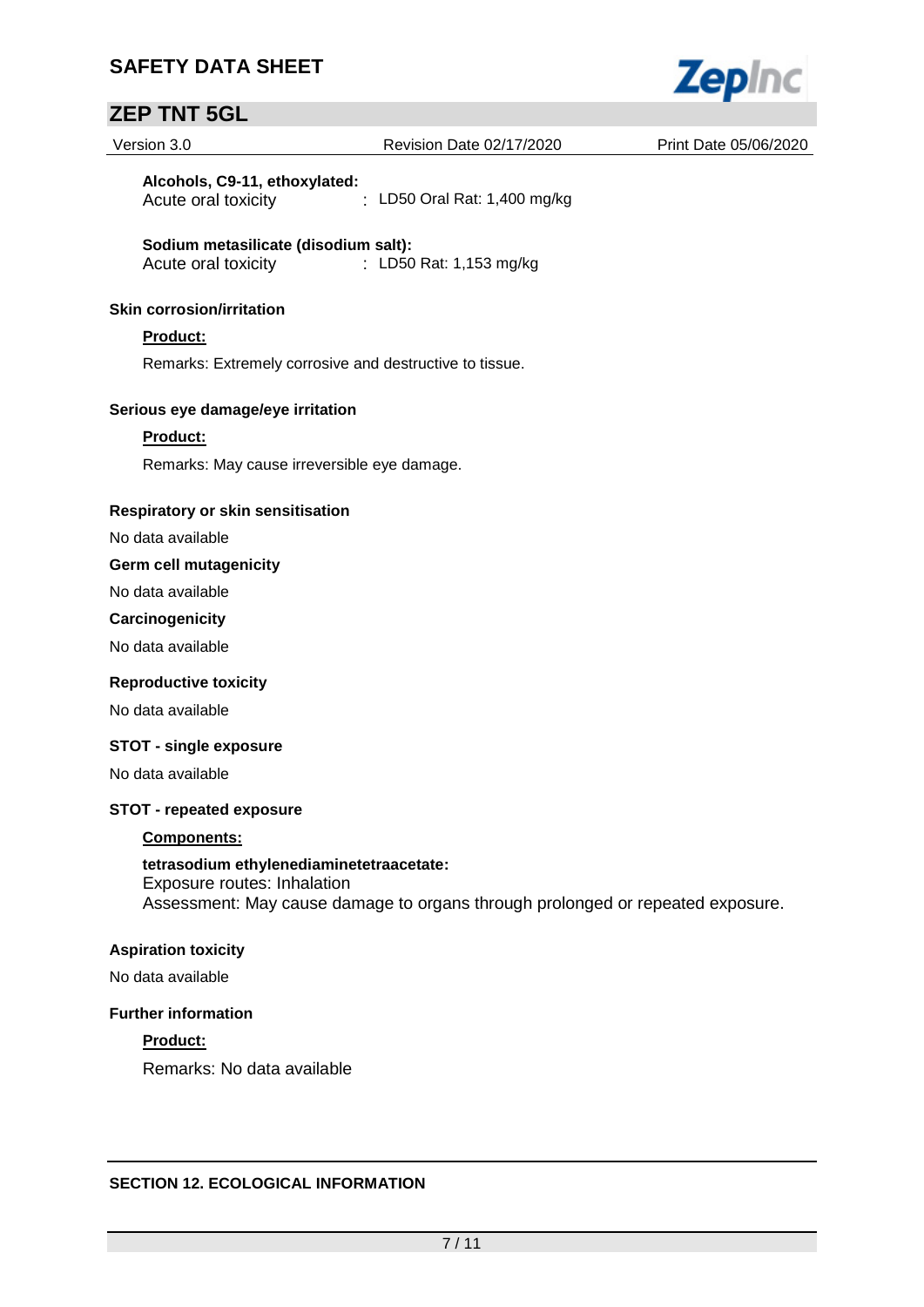| <b>ZEP TNT 5GL</b>                                    |                                                                                                                                                                                |                       |
|-------------------------------------------------------|--------------------------------------------------------------------------------------------------------------------------------------------------------------------------------|-----------------------|
| Version 3.0                                           | Revision Date 02/17/2020                                                                                                                                                       | Print Date 05/06/2020 |
| <b>Ecotoxicity</b>                                    |                                                                                                                                                                                |                       |
| No data available                                     |                                                                                                                                                                                |                       |
| <b>Persistence and degradability</b>                  |                                                                                                                                                                                |                       |
| No data available<br><b>Bioaccumulative potential</b> |                                                                                                                                                                                |                       |
| Product:                                              |                                                                                                                                                                                |                       |
| Partition coefficient: n-<br>octanol/water            | : Remarks: No data available                                                                                                                                                   |                       |
| <b>Mobility in soil</b>                               |                                                                                                                                                                                |                       |
| No data available                                     |                                                                                                                                                                                |                       |
| Other adverse effects                                 |                                                                                                                                                                                |                       |
| No data available<br><b>Product:</b>                  |                                                                                                                                                                                |                       |
| Regulation                                            | 40 CFR Protection of Environment; Part 82 Protection of<br>Stratospheric Ozone - CAA Section 602 Class I<br><b>Substances</b>                                                  |                       |
| Remarks                                               | This product neither contains, nor was manufactured<br>with a Class I or Class II ODS as defined by the U.S.<br>Clean Air Act Section 602 (40 CFR 82, Subpt. A, App.A<br>+ B). |                       |
| Additional ecological<br>information                  | No data available                                                                                                                                                              |                       |

**Zepinc** 

#### **SECTION 13. DISPOSAL CONSIDERATIONS**

| <b>Disposal methods</b> |                                                                                                                                                                                 |
|-------------------------|---------------------------------------------------------------------------------------------------------------------------------------------------------------------------------|
| Waste from residues     | : Do not dispose of waste into sewer.<br>Do not contaminate ponds, waterways or ditches with<br>chemical or used container.<br>Dispose of in accordance with local regulations. |
| Contaminated packaging  | : Empty remaining contents.<br>Dispose of as unused product.<br>Do not re-use empty containers.                                                                                 |

#### **SECTION 14. TRANSPORT INFORMATION**

Transportation Regulation: 49 CFR (USA): NOT REGULATED AS DANGEROUS GOODS OR HAZARDOUS MATERIAL

Transportation Regulation: IMDG (Vessel): NOT REGULATED AS DANGEROUS GOODS OR HAZARDOUS MATERIAL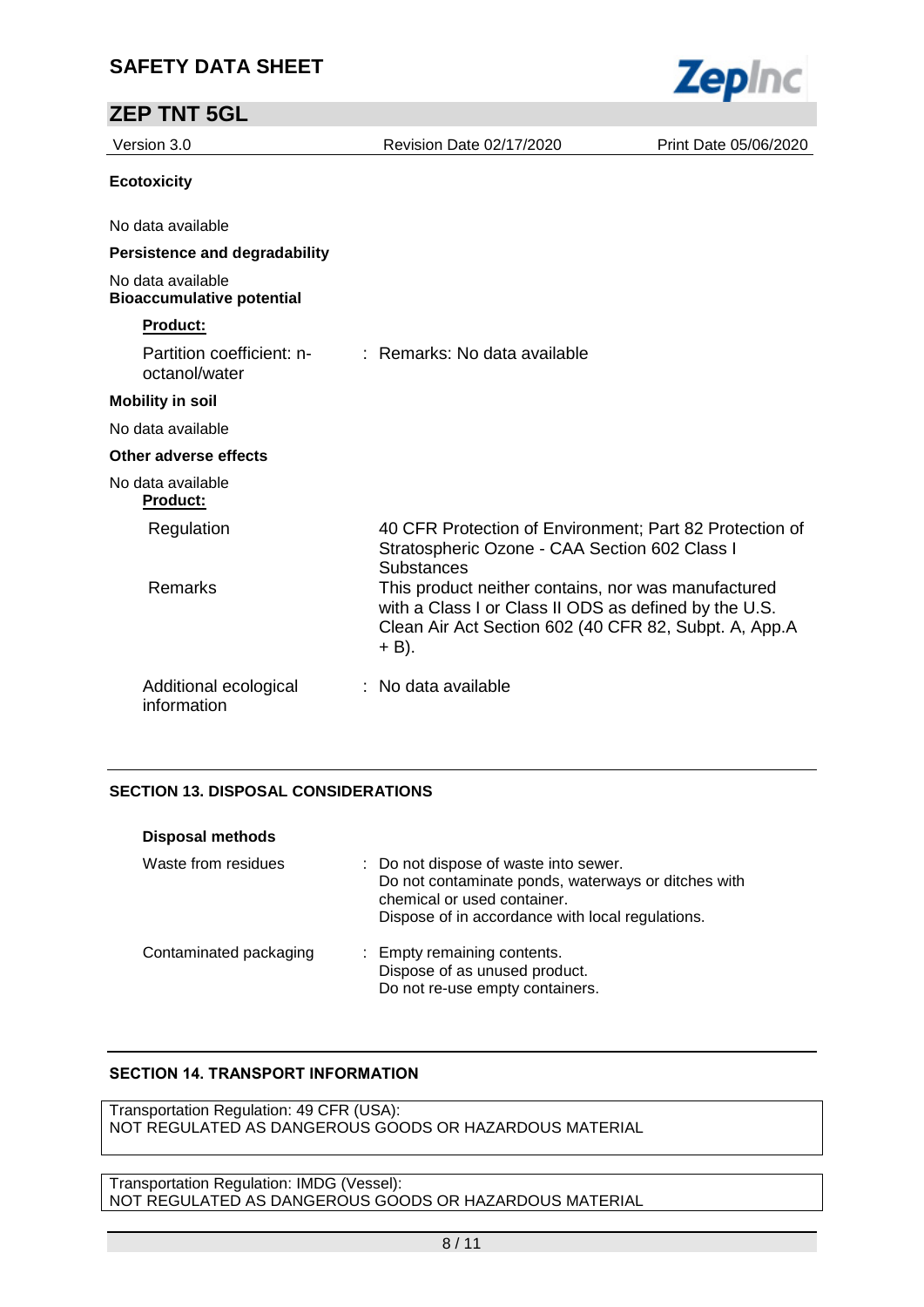## **ZEP TNT 5GL**

Version 3.0 Revision Date 02/17/2020 Print Date 05/06/2020

**Zepinc** 

Transportation Regulation: IATA (Cargo Air): NOT REGULATED AS DANGEROUS GOODS OR HAZARDOUS MATERIAL

Transportation Regulation: IATA (Passenger Air): NOT REGULATED AS DANGEROUS GOODS OR HAZARDOUS MATERIAL

Transportation Regulation: TDG (Canada): NOT REGULATED AS DANGEROUS GOODS OR HAZARDOUS MATERIAL

The product as delivered to the customer conforms to packaging requirements for shipment by road under US Department of Transportation (DOT) regulations. Additional transportation classifications noted above are for reference only, and not a certification or warranty of the suitability of the packaging for shipment under these alternative transport regulations.

#### **SECTION 15. REGULATORY INFORMATION**

**TSCA list Interpollent COV** : No substances are subject to a Significant New Use Rule.

No substances are subject to TSCA 12(b) export notification requirements.

#### **EPCRA - Emergency Planning and Community Right-to-Know Act**

#### **CERCLA Reportable Quantity**

| Components   | CAS-No.        | (lbs) | Component RQ   Calculated product RQ<br>(lbs) |
|--------------|----------------|-------|-----------------------------------------------|
| ethylbenzene | $100 - 41 - 4$ | 1000  |                                               |

\*: Calculated RQ exceeds reasonably attainable upper limit.

#### **CERCLA Reportable Quantity**

This material does not contain any components with a CERCLA RQ.

#### **SARA 304 Extremely Hazardous Substances Reportable Quantity**

This material does not contain any components with a section 304 EHS RQ.

| SARA 311/312 Hazards | : Skin corrosion or irritation<br>Serious eye damage or eye irritation<br>Specific target organ toxicity (single or repeated exposure)                                                    |
|----------------------|-------------------------------------------------------------------------------------------------------------------------------------------------------------------------------------------|
| <b>SARA 302</b>      | : No chemicals in this material are subject to the reporting<br>requirements of SARA Title III, Section 302.                                                                              |
| <b>SARA 313</b>      | : This material does not contain any chemical components with<br>known CAS numbers that exceed the threshold (De Minimis)<br>reporting levels established by SARA Title III, Section 313. |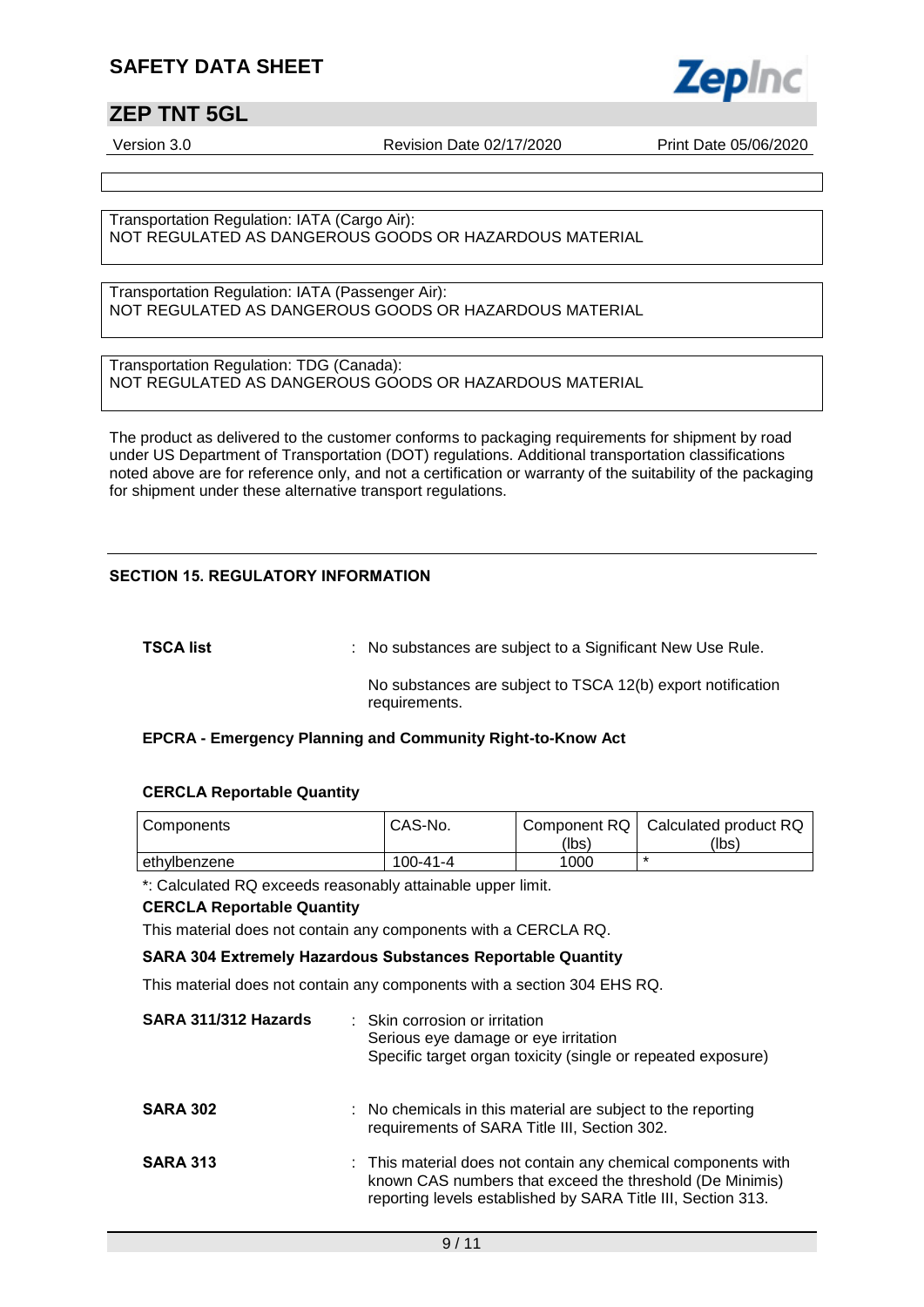

### **ZEP TNT 5GL**

Version 3.0 Revision Date 02/17/2020 Print Date 05/06/2020

**California Prop. 65**



WARNING: This product can expose you to chemicals including ethylbenzene, which is/are known to the State of California to cause cancer. For more information go to www.P65Warnings.ca.gov.

#### **The components of this product are reported in the following inventories:**

| <b>DSL</b>  | All components of this product are on the Canadian DSL |
|-------------|--------------------------------------------------------|
| <b>TSCA</b> | On TSCA Inventory                                      |

For information on the country notification status for other regions please contact the manufacturer's regulatory group.

#### **Inventory Acronym and Validity Area Legend:**

TSCA (USA), DSL (Canada), NDSL (Canada)

#### **SECTION 16. OTHER INFORMATION**



#### **OSHA - GHS Label Information:**